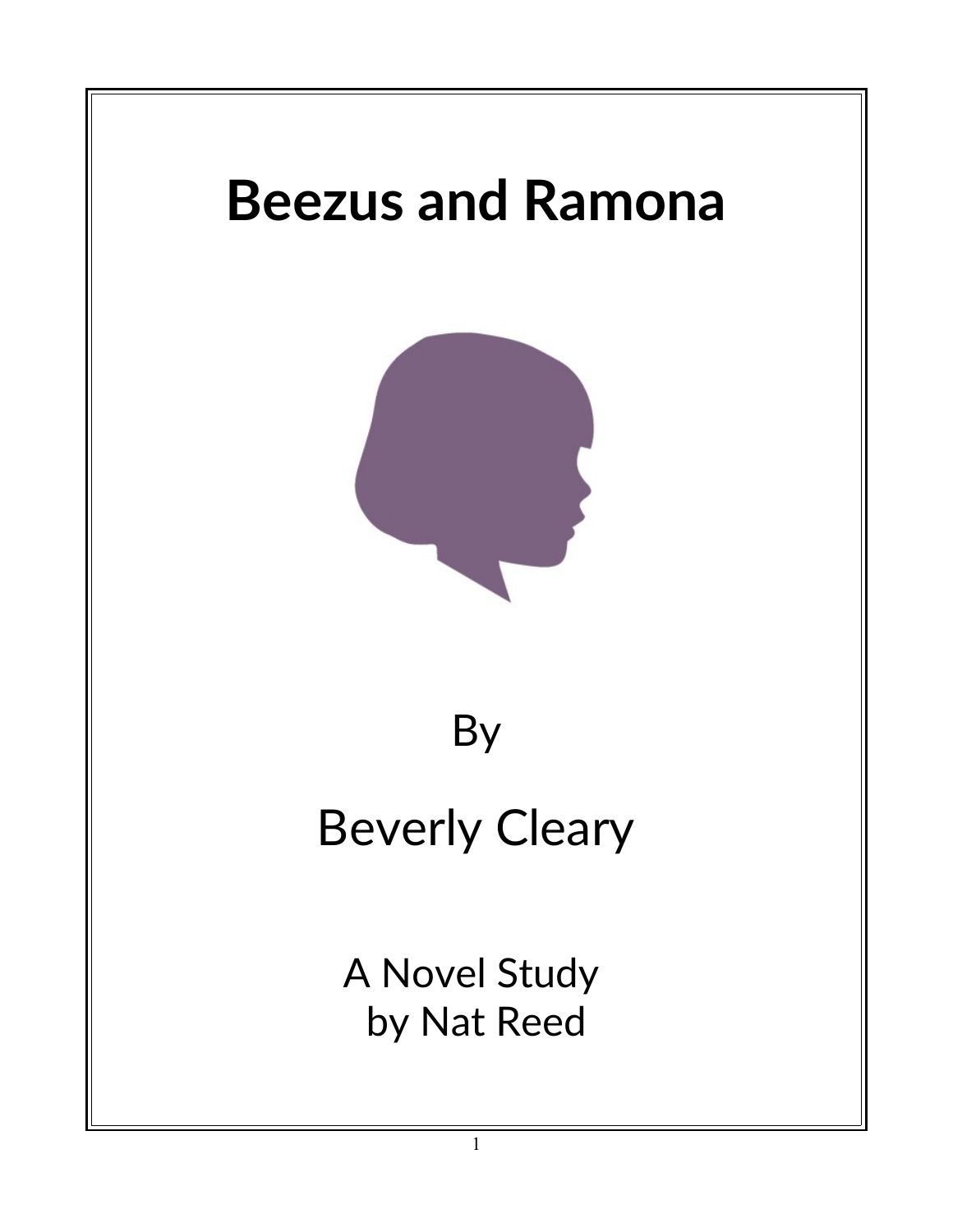*By Beverly Cleary*



**Table of Contents**

| <b>Suggestions and Expectations</b> | 3  |
|-------------------------------------|----|
|                                     |    |
| List of Skills                      | 4  |
|                                     |    |
| Synopsis / Author Biography         | 5  |
|                                     |    |
| <b>Student Checklist</b>            | 6  |
|                                     |    |
| Reproducible Student Booklet        |    |
|                                     | 52 |
| Answer Key                          |    |

**About the author:** Nat Reed was a member of the teaching profession for more than 35 years. He was a full-time instructor at Trent University in the Teacher Education Program for  $|$ nine years. For more information on his work and literature, visit  $\frac{1}{2}$  [novelstudies.org](http://www.novelstudies.org/)

> Copyright © 2013 Nat Reed Revisions Completed in 2021 All rights reserved by author. Permission to copy for single classroom use only. Electronic distribution limited to single classroom use only. Not for public display.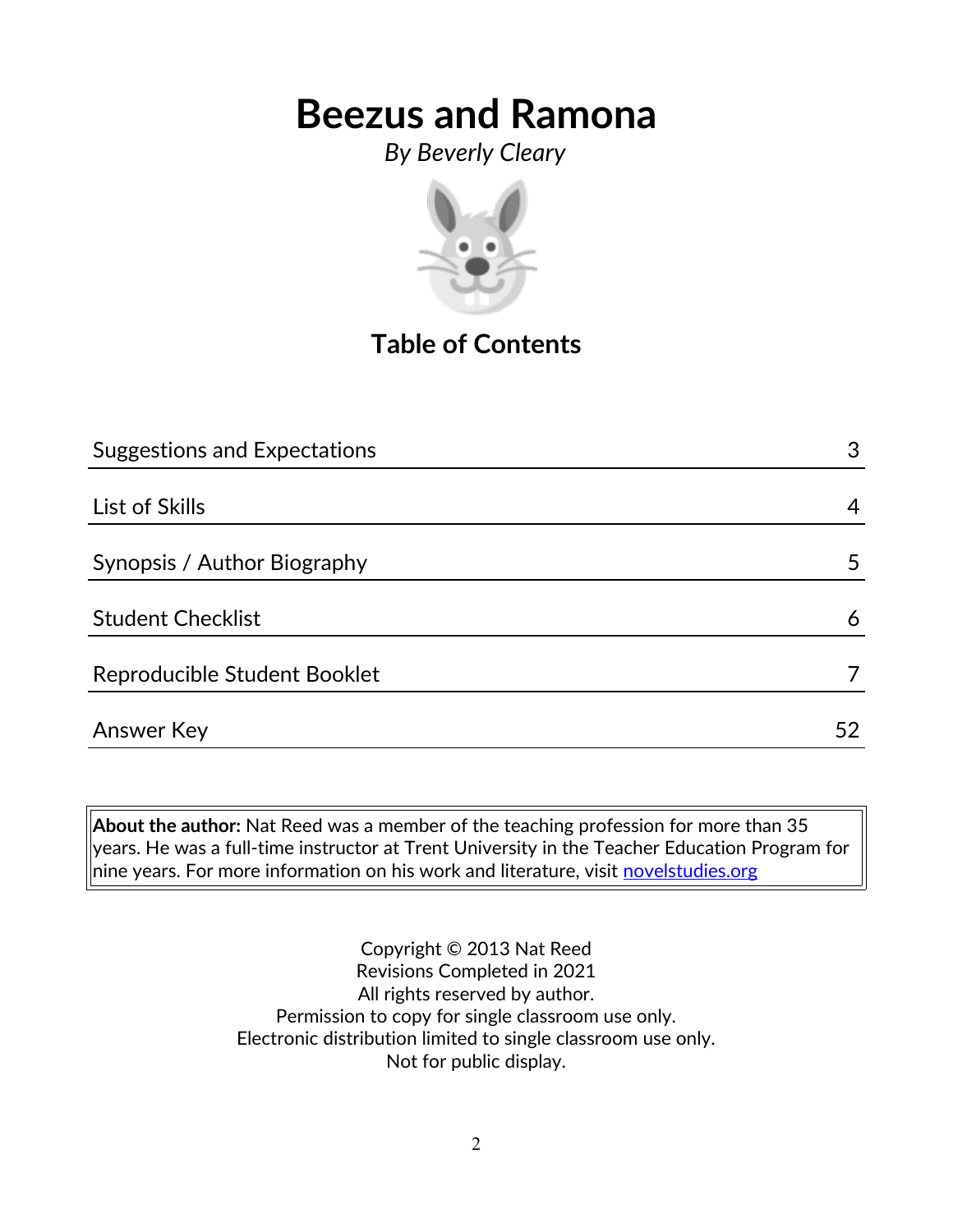*By Beverly Cleary*



### **Suggestions and Expectations**

This 55 page curriculum unit can be used in a variety of ways. Each chapter of the novel study focuses on a chapter of *Beezus and Ramona* and is comprised of these different sections:

- Before You Read
- Vocabulary Building
- Comprehension Questions
- Language and Extension Activities

A **portfolio cover** (p.7) as well as a **Checklist** (p.6) are included so that students may track of their completed work.

#### **Every activity need not be completed by all students.**

#### **Links with the Common Core Standards (U.S.)**

Many of the activities included in this curriculum unit are supported by the Common Core Standards. For instance the *Reading Standards for Literature, Grade 5*, makes reference to

a) determining the meaning of words and phrases. . . including figurative language;

b) explaining how a series of chapters fits together to provide the overall structure;

c) compare and contrast two characters;

d) determine how characters … respond to challenges;

e) drawing inferences from the text;

f) determining a theme of a story . . . **and many others.**

**Themes** which may be taught in conjunction with the novel include family and family relationships; sibling rivalry; imagination; steam shovels; the importance of friendship.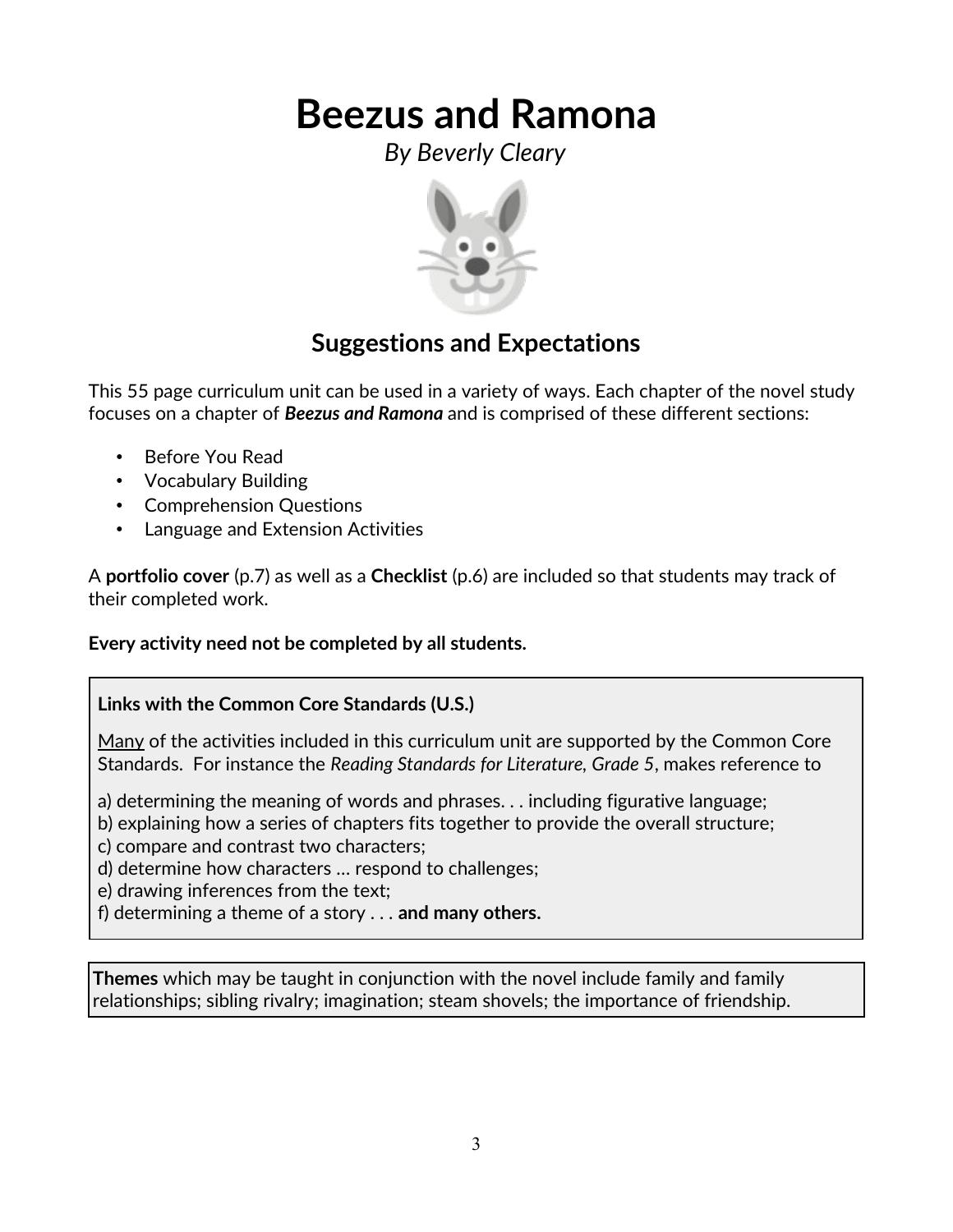### *By Beverly Cleary*

## **List of Skills**

#### **Vocabulary Development**

- 1. Locating descriptive words/phrases 8. Use of singular / plural nouns
- 
- 3. Identifying/creating *onomatopoeia* 10. Identifying parts of speech
- 4. Use of capitals and punctuation 11. Determining alphabetical order
- 
- 
- 7. Identifying / creating similes 14. Identifying anagrams.

#### **Setting Activities**

1. Summarize the details of a setting

#### **Plot Activities**

- 1. Complete a 5 W's Chart 4. Write a synopsis
- 2. Identify the climax of a novel 5. Predict an outcome
- 

#### **Character Activities**

- 
- 2. Compare two characters 4. Establishing *point of view*

#### **Creative and Critical Thinking**

- 
- 2. Complete an Observation Chart 5. Write about personal feelings
- 3. Write a letter to a friend 6. Write a Book Review

#### **Art Activities**

1. Design a cover for the novel 2. Create a Storyboard.

- 
- 2. Listing synonyms/homophones 9. Identifying/creating *personification*
	-
	-
- 5. Identifying syllables 12. Identification of root words
- 6. Listing compound words 13. Identifying / creating *alliteration*
	-

- 
- 
- 3. Identify *cliffhanger* 6. Complete a Sequence Chart
- 1. Determine character traits 3. Relating personal experiences
	-
- 1. Research 4. Conduct an interview
	-
	-
	-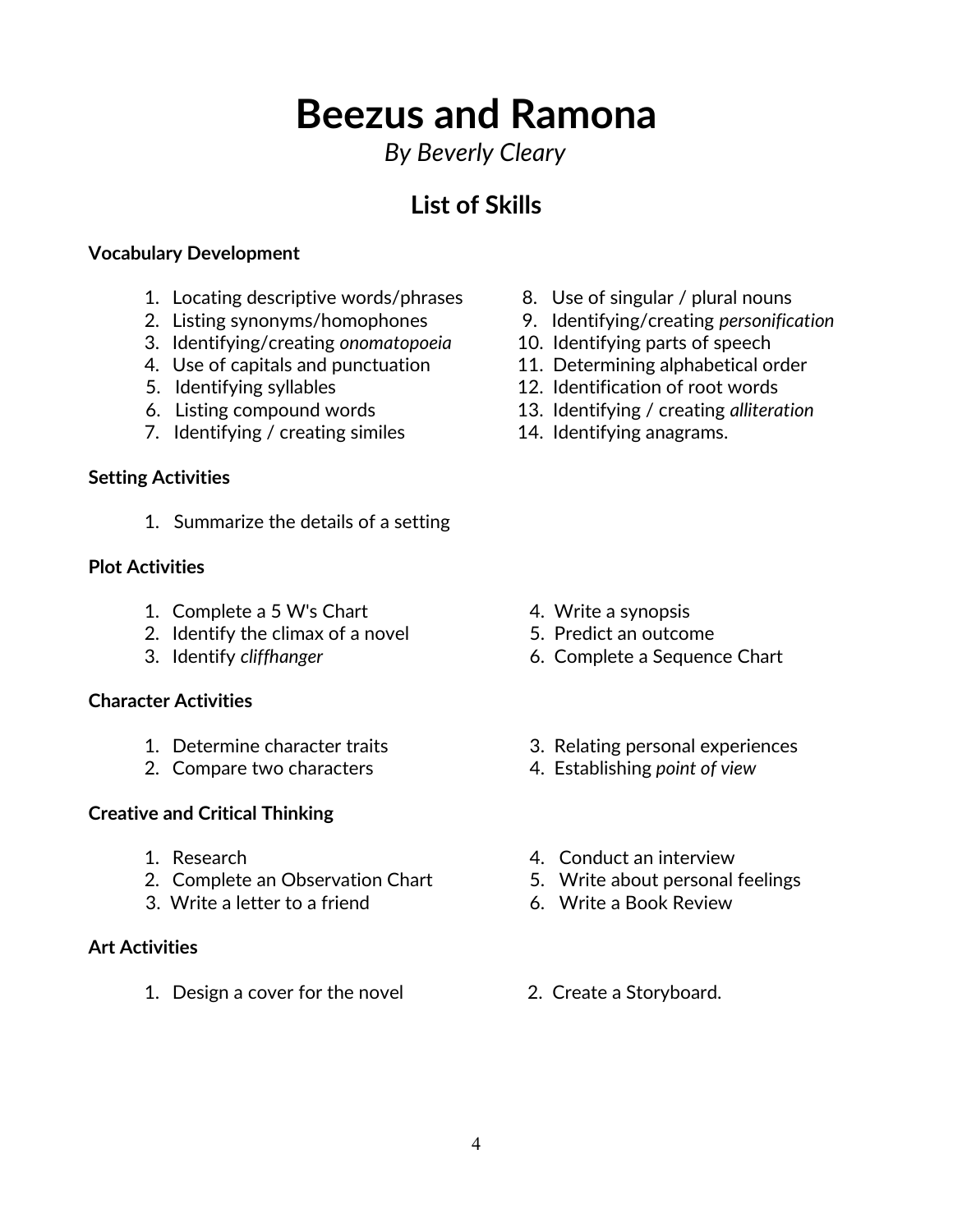*By Beverly Cleary*

### **Synopsis**

 Anyone who has endured having a badly behaved younger brother or sister will quickly identify with nine-year-old Beezus, whose four-year-old sister, Ramona, is a constant source of exasperation.

 Beezus felt that the biggest trouble with four-year-old Ramona was that she was just plain exasperating. If Ramona drank lemonade through a straw, she blew into the straw as hard as she could to see what would happen. If she played with her finger paints in the front yard, she wiped her hands on the neighbors' cat. That was the exasperating sort of thing Ramona did. And then there was the way she behaved about her favorite book . *. .* [The Publisher]

#### **Author Biography** *Beverly Cleary*

 Beverly Cleary was born in McMinnville, Oregon and spent the first years of her life on a farm near the town of Yamhill. Even at an early age Beverly loved books, and although the town had no library, her mother had books sent to the family from the library in Yamhill for her young daughter. When the family moved to Portland, Beverly found herself in the school's low reading circle, an experience which gave Beverly a life-long empathy for the problem of struggling readers. Encouraged by the local librarian, where she was a constant visitor, Beverly decided that she would one day like to write the books she longed to read but was unable to find in the library - funny stories about her



neighborhood and the sort of children she knew. This ambition led to the creation years later of the beloved characters Ramona Quimby, Henry Huggins, Ellen Tebbits. Her first book, *Henry Huggins*, was published in 1950. The book *Beezus and Ramona* was written five years later, in 1955, and introduced the Quimby sisters to the world. Beverly. Cleary has won many awards for her writing including the American Library Association's 1975 Laura Ingalls Wilder Award and the University of Southern Mississippi's 1982 Silver Medallion. Beverly Cleary was named a "Living Legend" by the Library of Congress.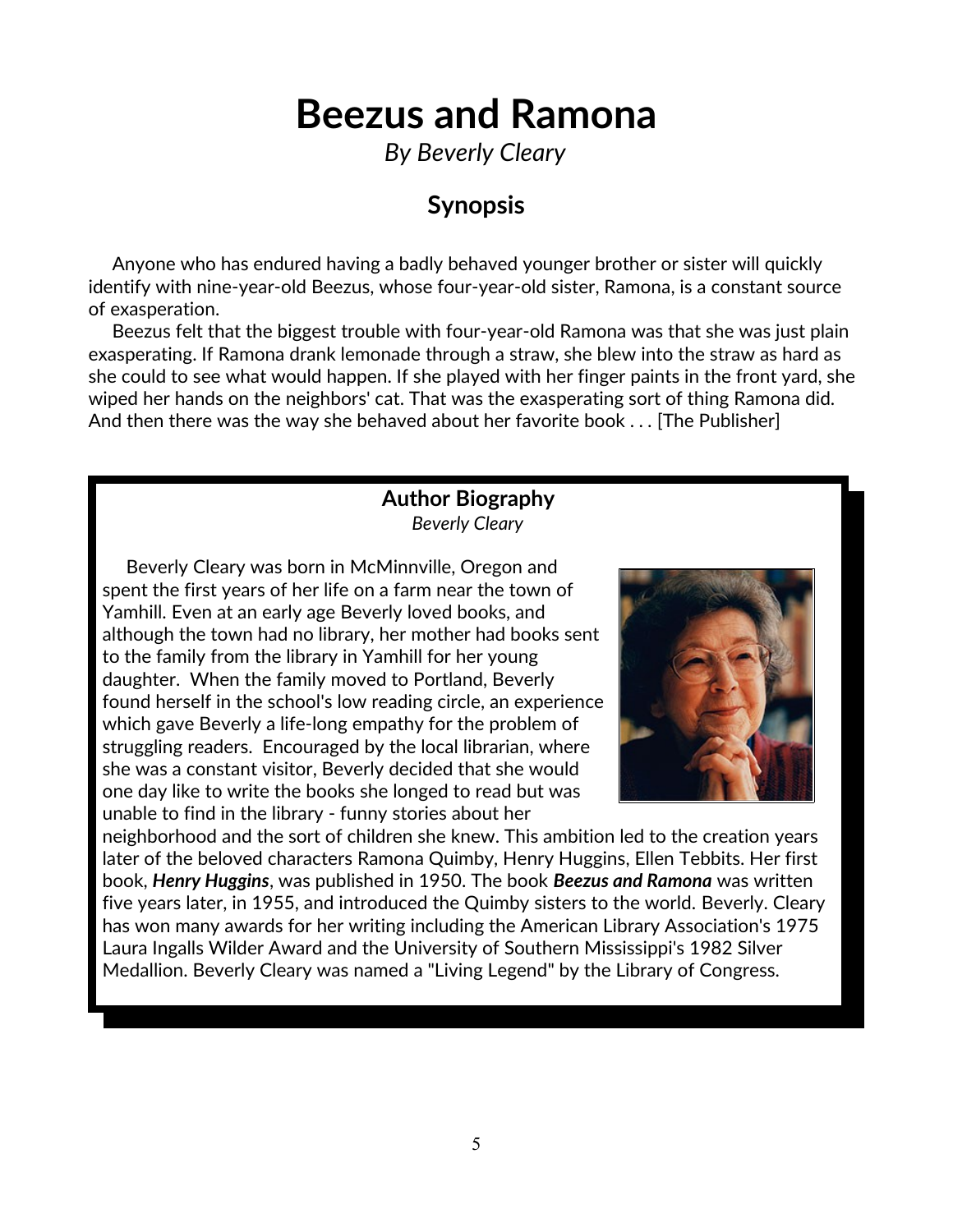*By Beverly Cleary*



## **Student Checklist**

Student Name

| Assignment | Grade / Level | Comments |
|------------|---------------|----------|
|            |               |          |
|            |               |          |
|            |               |          |
|            |               |          |
|            |               |          |
|            |               |          |
|            |               |          |
|            |               |          |
|            |               |          |
|            |               |          |
|            |               |          |
|            |               |          |
|            |               |          |
|            |               |          |
|            |               |          |
|            |               |          |
|            |               |          |
|            |               |          |
|            |               |          |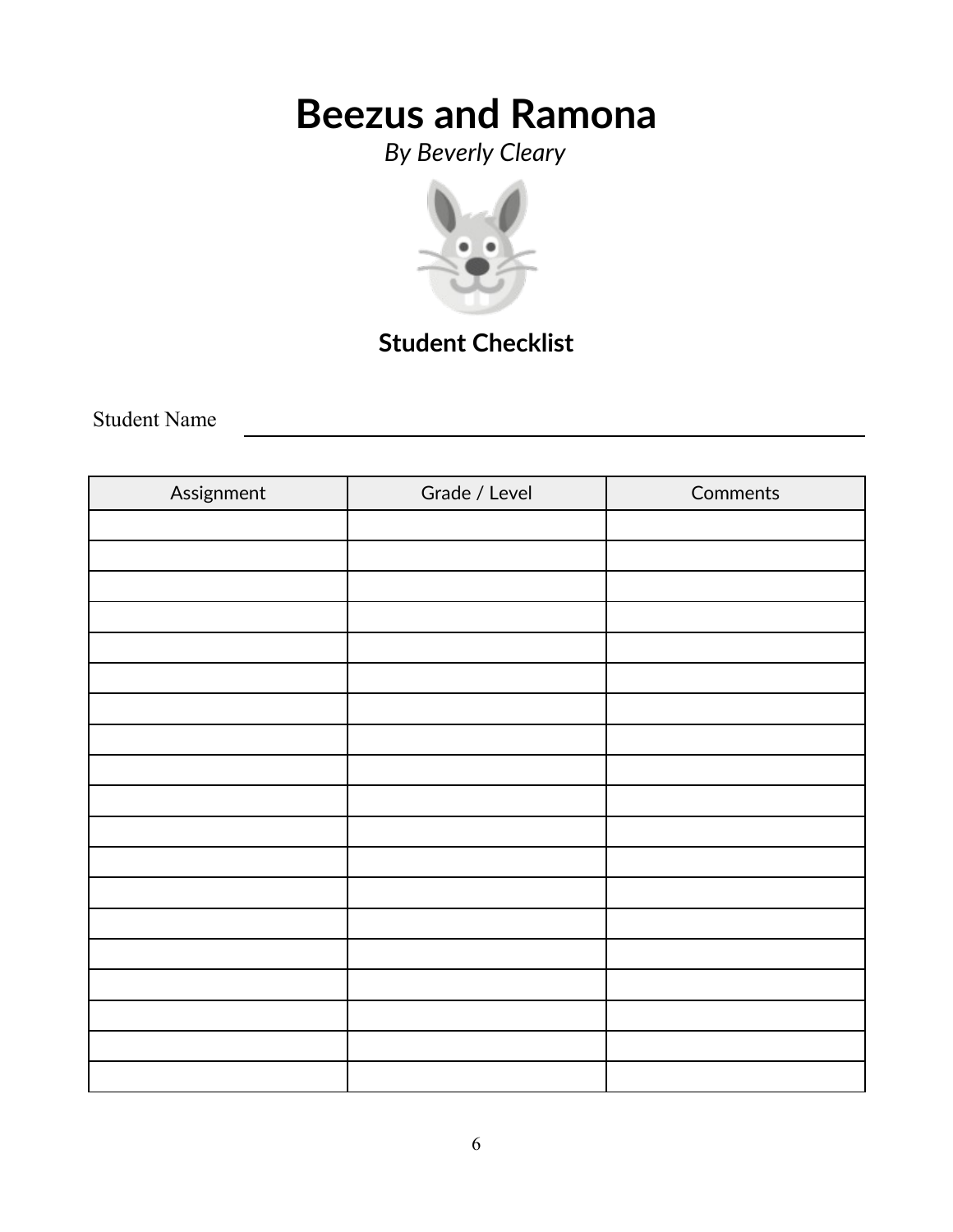

# By Beverly Cleary

## Name: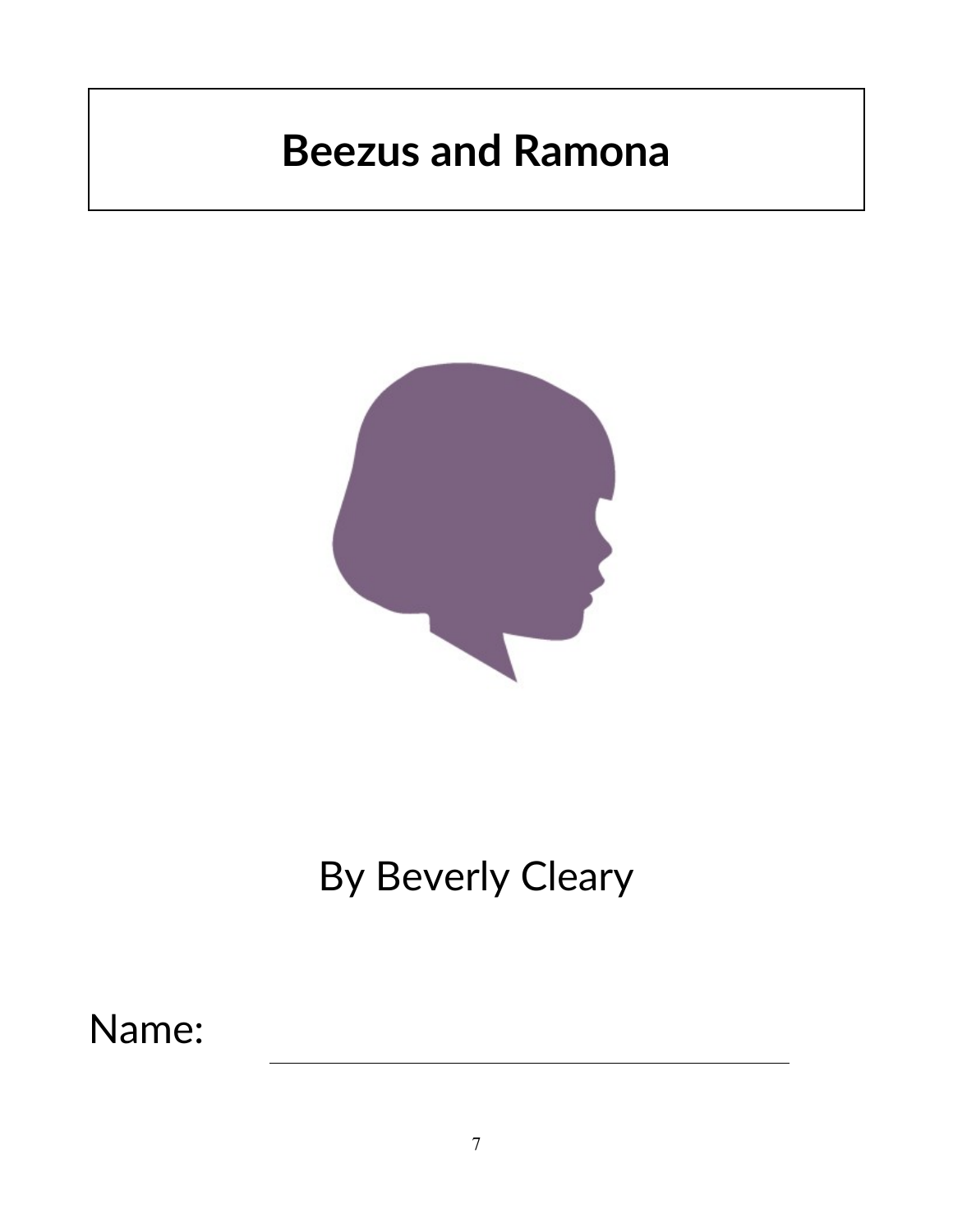### *By Beverly Cleary* **Chapter 1**



### **Before you read the chapter**:

You may or may not have a younger brother or sister, but what do you think would be one advantage and one disadvantage to having one five years younger than you?



### **Vocabulary:**

Choose a word from the list to complete each sentence. [Be careful, some words may be appropriate for more than one sentence - try to pick the best fit.]

| exasperating | divert    | cunning     | daunted  | complicated |
|--------------|-----------|-------------|----------|-------------|
| inhale       | contented | expectantly | flourish | obligingly  |

- 1. Marsha did not seem to be the least bit \_\_\_\_\_\_\_\_\_\_\_\_\_\_\_\_ with the difficult task.
- 2. All of the kids tried to the teacher's attention so that Michael could sneak out.
- 3. He always completed his signature with an artistic \_\_\_\_\_\_\_\_\_\_\_\_\_\_.
- 4. Jasmine seemed to be \_\_\_\_\_\_\_\_\_\_\_\_ whatever the circumstances.
- 5. Working with such a sloppy person as Brandon was quite \_\_\_\_\_\_\_\_\_\_\_\_\_\_.
- 6. The police officer waited \_\_\_\_\_\_\_\_\_\_\_\_\_\_\_\_\_ while my dad looked for his license.
- 7. If don't mind lending you the bus fare until payday," my boss said
- 8. One would expect a thief to be very \_\_\_\_\_\_\_\_\_ in order to deceive people.
- 9. I'm afraid the instructions were much too \_\_\_\_\_\_\_\_\_\_\_\_\_\_\_ for us to understand.
- 10. When Sammy slapped me on the back I found it difficult to \_\_\_\_\_\_\_\_\_\_\_\_ for a minute.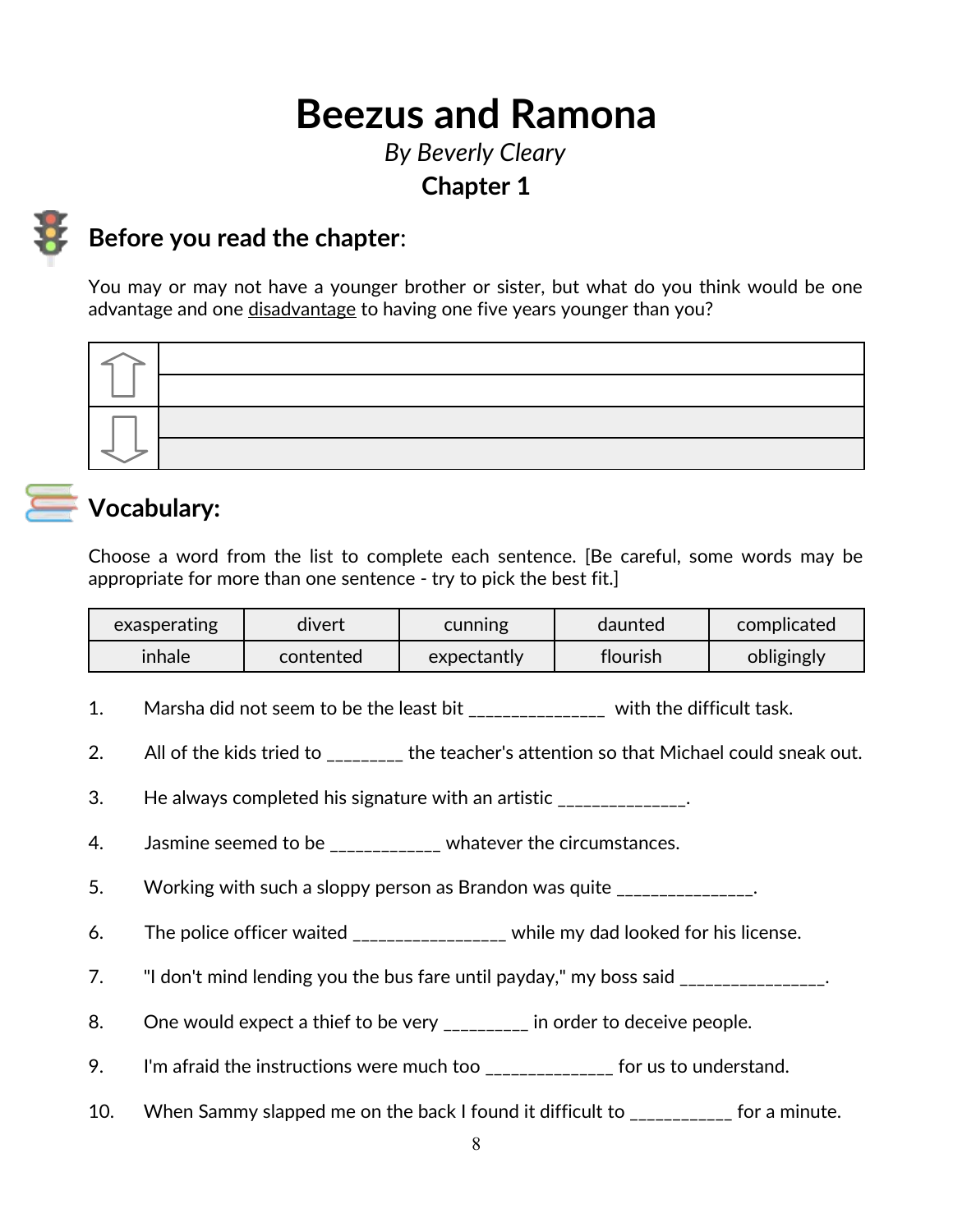

1. What are the ages of the two main characters?

| <b>Beezus</b> |  |
|---------------|--|
| Ramona        |  |

2. The **setting** of a story includes not only where but when the story takes place. What is the setting of the story in Chapter One?

3. *Every good story involves one or many crisis*. Describe a specific **crisis** faced by the Beezus in this chapter. Describe how she handled this crisis.

4. How would you describe Ramona's personality?

5. Why did the girls make their first trip to the library?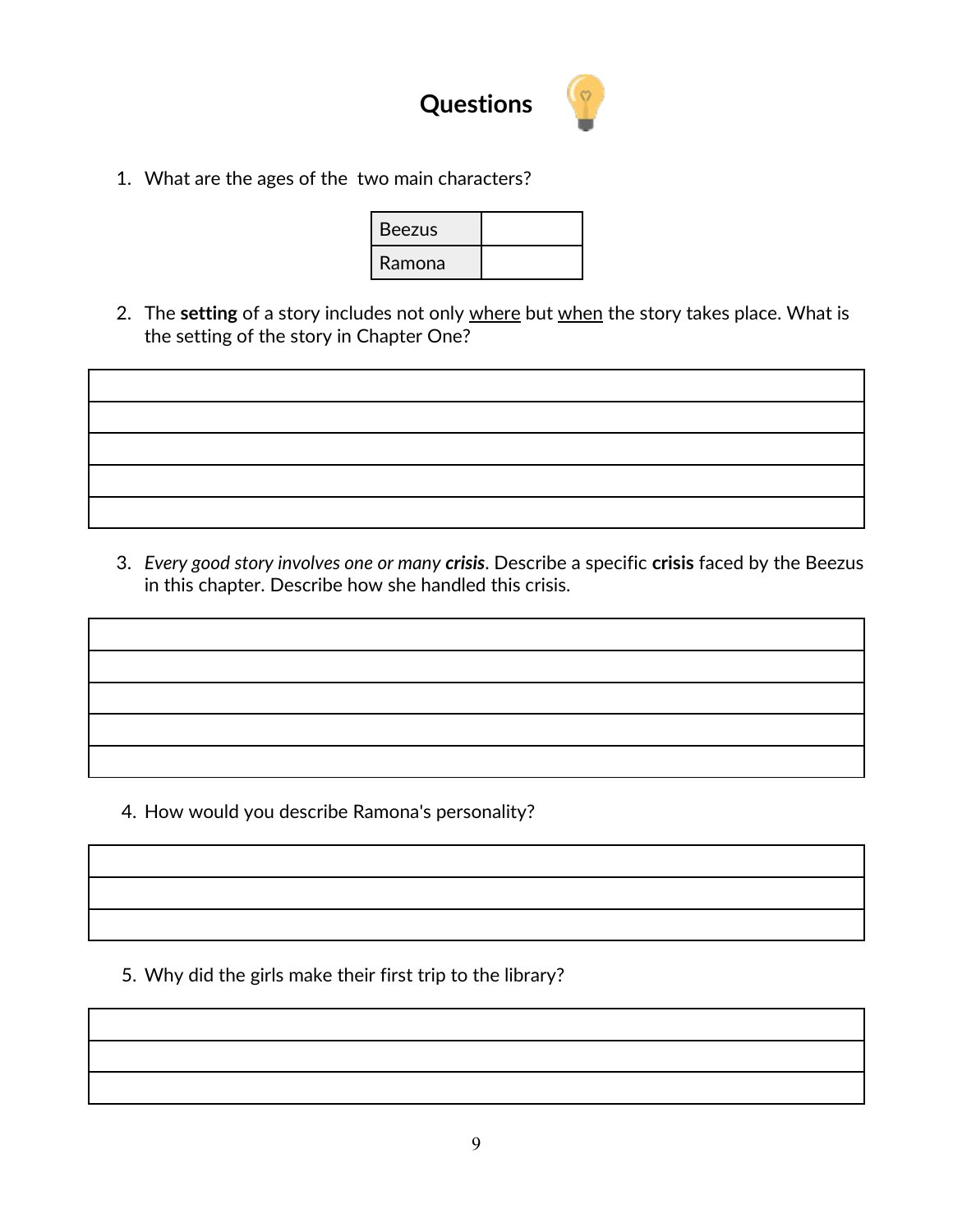6. At one point Beezus states, "That was one of the most exasperating things about Ramona. She never seemed to understand what she was not supposed to do." Why do you think this was the case?

7. What reason did Ramona give for writing her name in the book?

8. Chapter One introduces us to the two main characters of the novel. In the chart below compare **Beezus** and **Ramona**. You may use physical similarities/differences as well as those relating to their personalities.

| Criteria | <b>Beezus</b> | Ramona |
|----------|---------------|--------|
|          |               |        |
|          |               |        |
|          |               |        |

9. When they returned the book to Miss Evans, the librarian, Beezus says to her, "If she [Ramona] spoils the book she shouldn't get to keep it. Now every time she finds a book she likes she will . . . " (Hinting that every time Ramona likes a libarary book she will probably write in the book so she can keep it.) What clever decision did Miss Evans make to solve this problem?

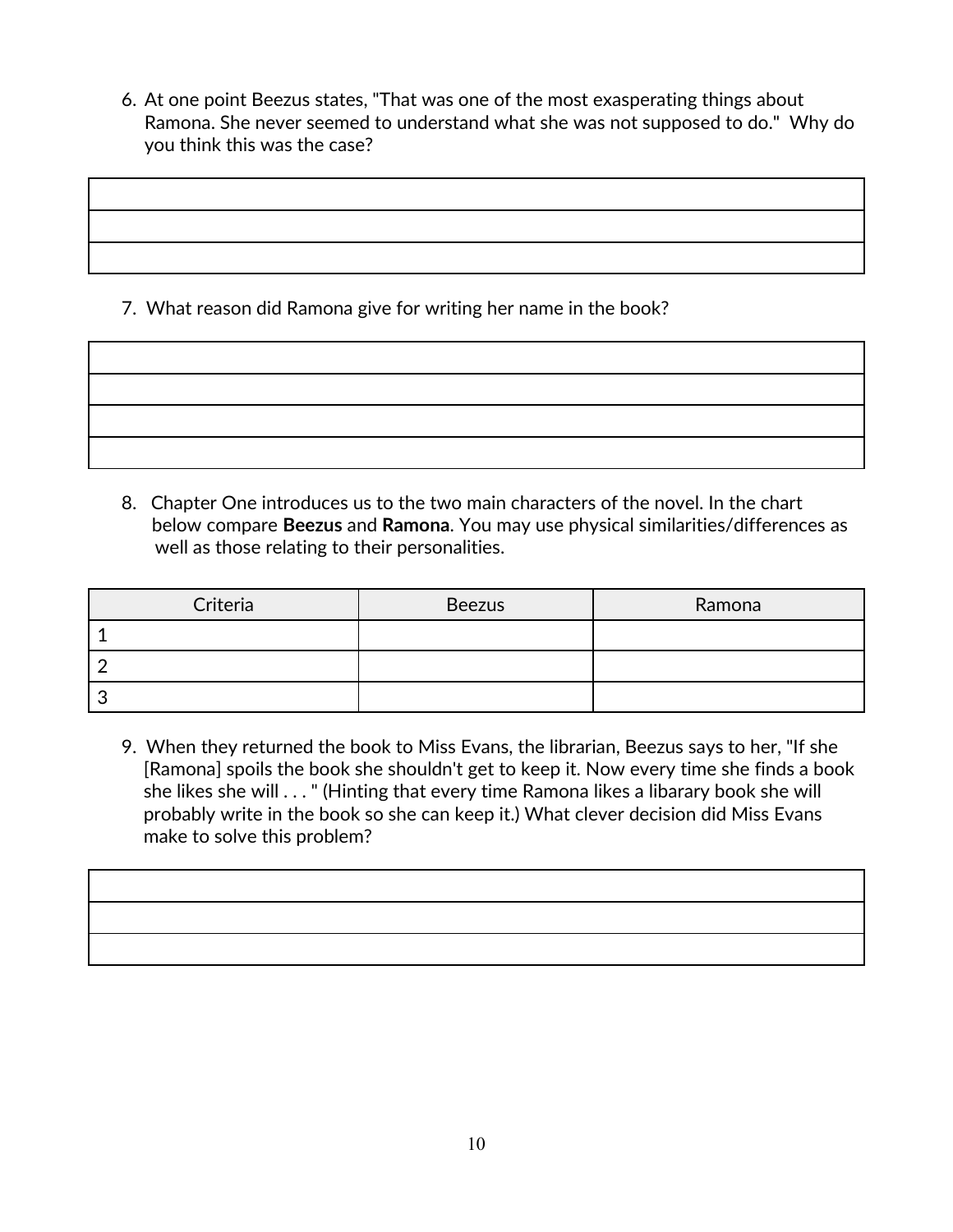## **Language Activities**



**A***.* The author seems to enjoy using *alliteration* **–** a literary device where the author repeats the same [consonant](http://en.wikipedia.org/wiki/Consonant) sound at the beginning of several words in close succession. An example from Chapter One is: *Big Steve the Steam Shovel*. Using your imagination, create your own examples of **alliteration** from the following topics. Each example must contain a minimum of three words.

**ABC** 

| A robin's song $-$     |  |
|------------------------|--|
| The roar of a cannon - |  |
| A crack of lightning - |  |

**B.** Try to reassemble the word parts listed below into ten compound words found in this chapter. Be careful - one or two are quite tricky!!

| writing | how   | bull | heart | any   |
|---------|-------|------|-------|-------|
| stand   | side  | card | self  | dozer |
| with    | sweet | some | under | way   |
| hand    | board | out  | her   | ın    |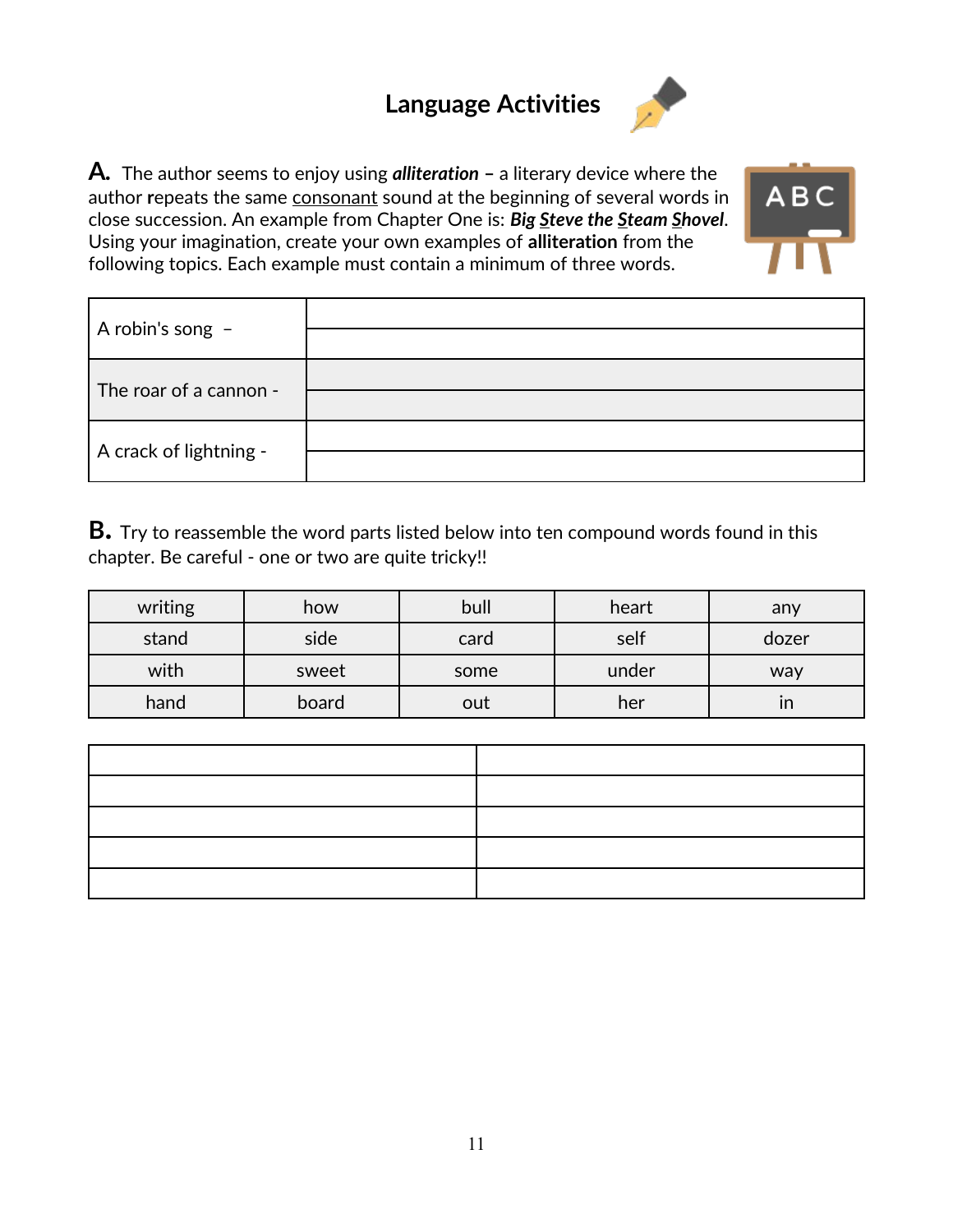## **C. Sequence Chart**

Choose what you consider to be the six most important events in this chapter. In each of the six boxes below list the six events that you have chosen, describing what happened and telling why you consider this to be an essential part of the story. Start with the top box on the left.

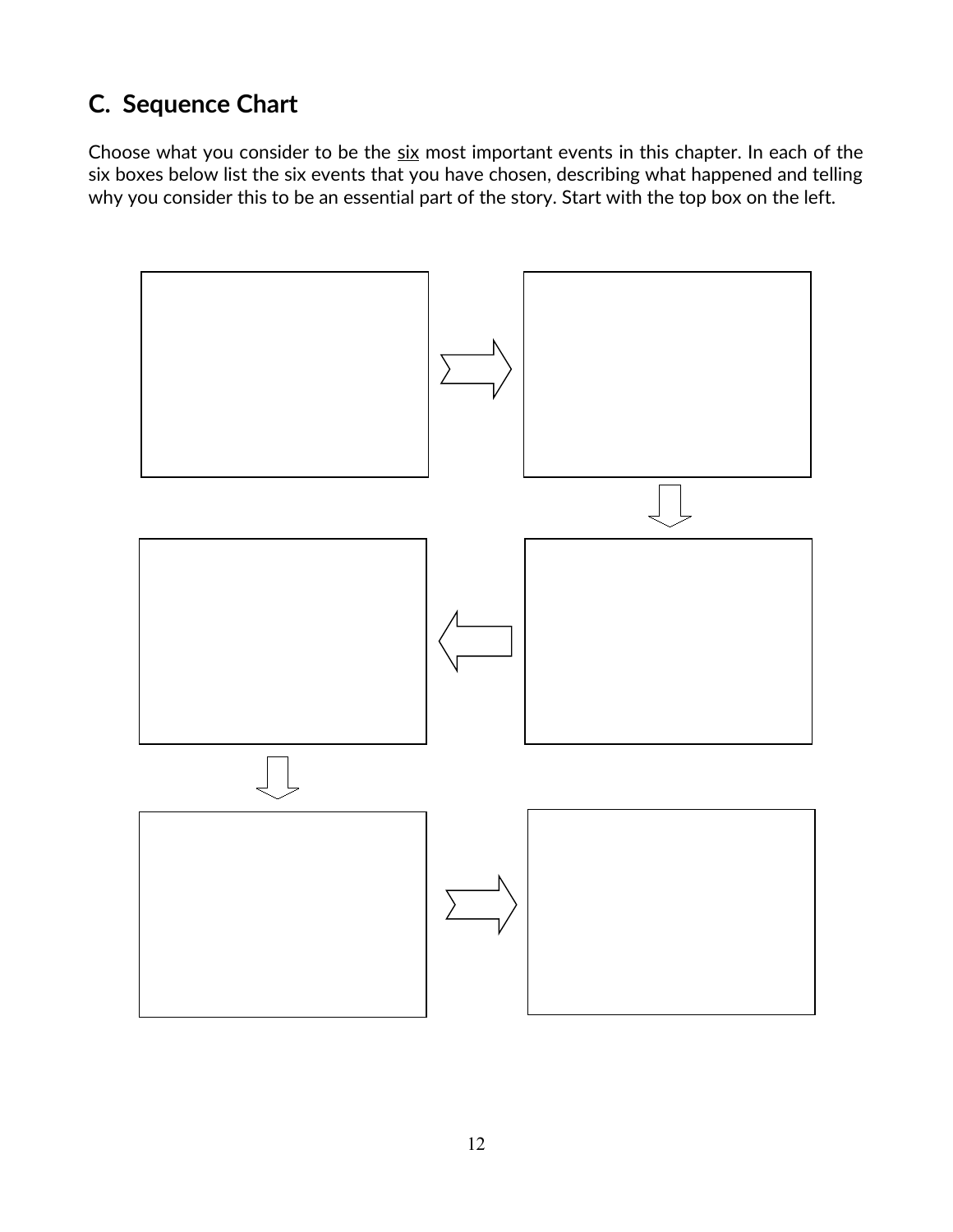## **D. Cinquain Poems**

A Cinquain poem has five lines and most often does not rhyme. Write two Cinquain poems describing two of the characters from *Beezus and Ramona* using what you know about them from this novel. With your teacher's permission you may wish to work with a classmate in the creation of these poems.

| Line 1 is one word.<br>Line 2 is two words.<br>Line 3 is three words.<br>Line 4 is four words.<br>Line five is one word. | Santa<br><b>Saint Nick</b><br>Long white beard<br>Christmas Eve present-giver<br>Jolly |
|--------------------------------------------------------------------------------------------------------------------------|----------------------------------------------------------------------------------------|
| Character 1 _______________                                                                                              |                                                                                        |
|                                                                                                                          | ____________________                                                                   |
|                                                                                                                          | ______________________                                                                 |
|                                                                                                                          | _____________________                                                                  |
| Character 2 _______________                                                                                              |                                                                                        |
|                                                                                                                          | ---------------                                                                        |
|                                                                                                                          | -----------------------<br>-------------------------------------                       |
|                                                                                                                          |                                                                                        |
|                                                                                                                          |                                                                                        |